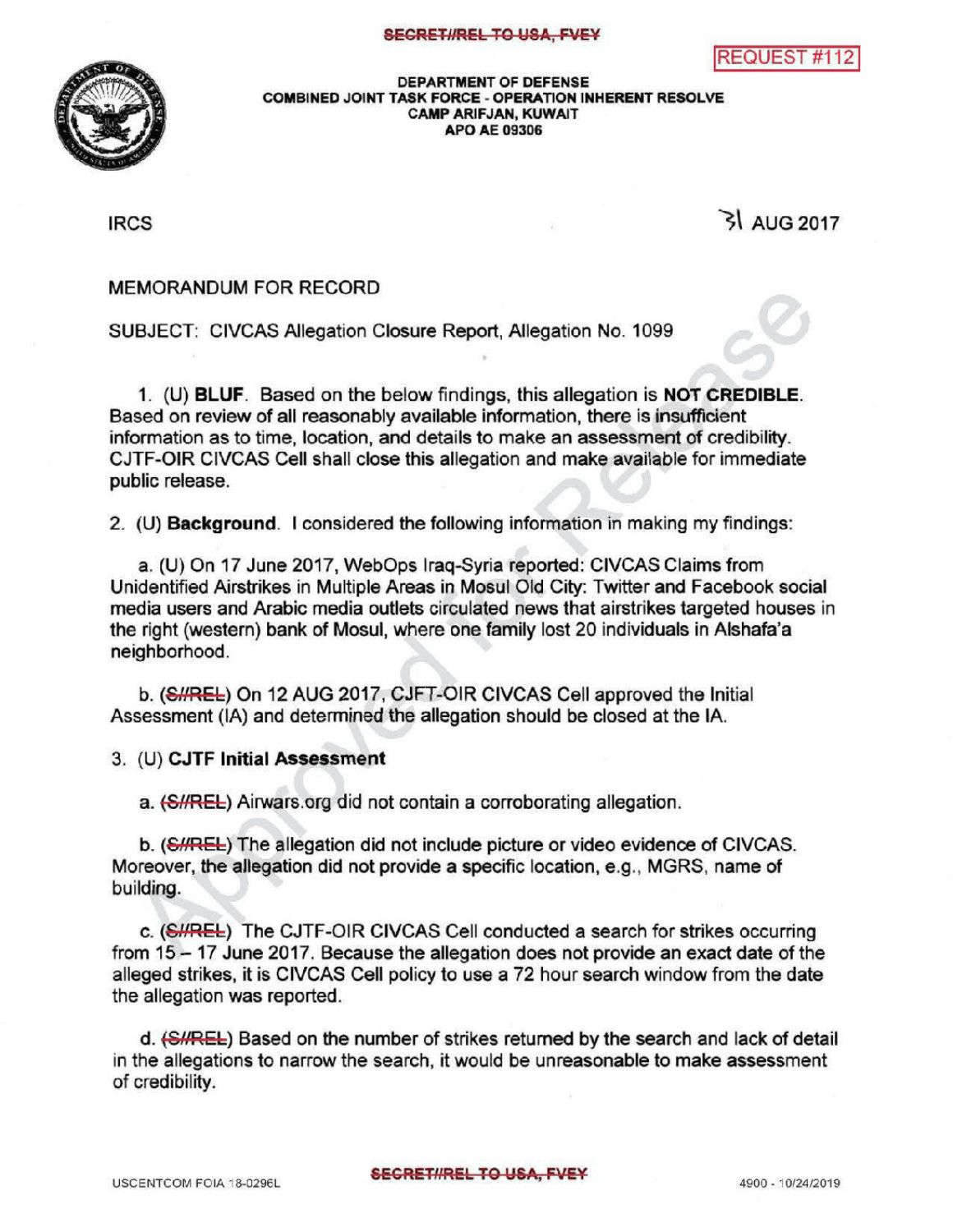IRCS SUBJECT: CIVCAS Allegation Closure Report, Allegation No. 1099

e. (S//REL) Accordingly, CJTF-OIR CIVCAS Cell recommended closing this allegation at the Initial Assessment due to insufficient information as to time, location, and details to make an assessment of credibility.

4. (U) Action

(U) direct closure of this CIVCAS incident and that CJTF-OIR PAO publish the result of this CIVCAS assessment in a press release as soon as practicable.

| 5. (U) Point of contact is | (b)(3) 10 USC 130b; (b)(6) |  |
|----------------------------|----------------------------|--|
| (b)(6)                     |                            |  |
|                            |                            |  |
|                            |                            |  |

1 Encls

wstan RENNETH L. KAMPER<br>BG, USA<br>Chief of Staff 1. Initial Assessment BG, USA<br>Chief of Staff

 $\mathcal{R}$